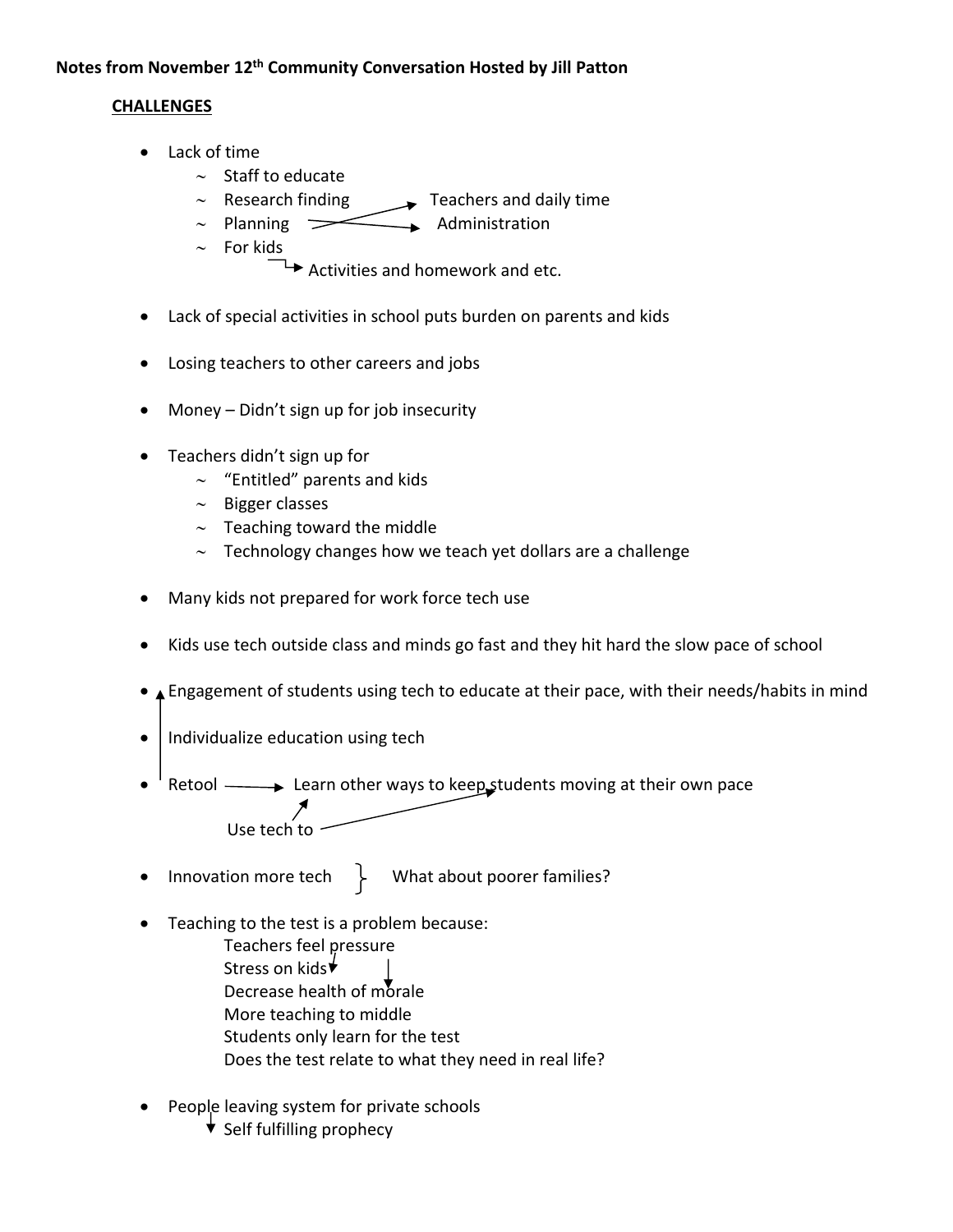- Fear of more cuts
- Lose active parents
- Lots of course cuts Pay to play Limited "specials"

## **SUCCESSES**

- $\blacktriangledown$  More how to use it
- Science and technology
- Don't use it as a crutch
- Reach globally
	- $\sim$  Collaborate with other countries
	- $\sim$  Stay competitive
- Stay relevant Socially
	- **Globally Technologically** (Relevant skills)
- Critical thinkers Facts less important
- Global trends

 $\downarrow$  $\sim$  How to address evolving issues Translate global trends to education at all ages

- College and career ready skills and work backwards for all grades
- Problem solvers
- $\bullet$  Self = Motivation and responsibility

Kids and their parents

- Kids need to be responsible for their own goals
- Perseverance and tenacity

| Love) and people to believe in them<br>$\bullet$ | Empathy        |
|--------------------------------------------------|----------------|
|                                                  | Teaming        |
| Leadership skills<br>$\bullet$                   | Listening      |
|                                                  | Responsibility |
| Positive attitude                                | Confidence     |
| Work ethic                                       |                |